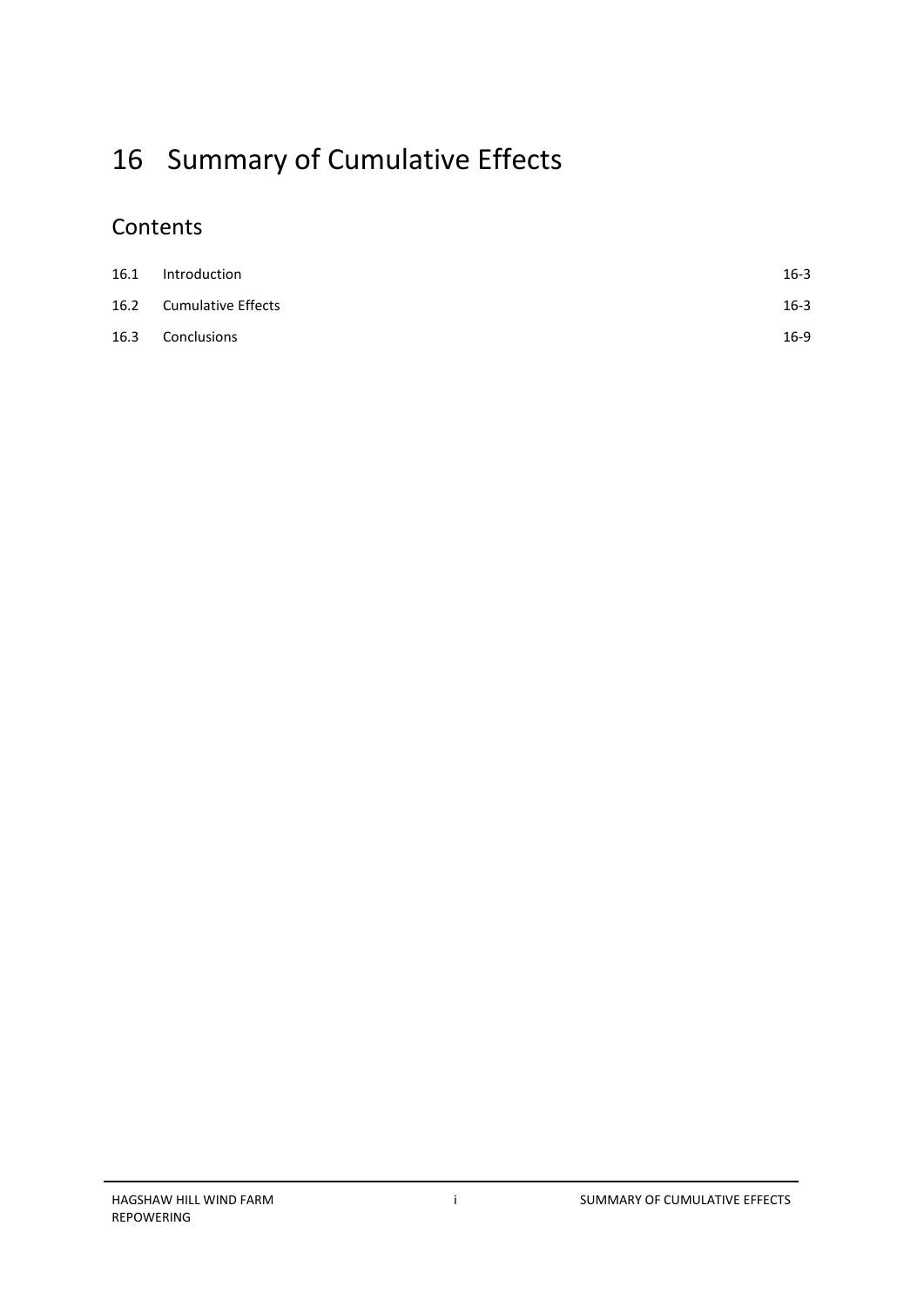This page is intentionally blank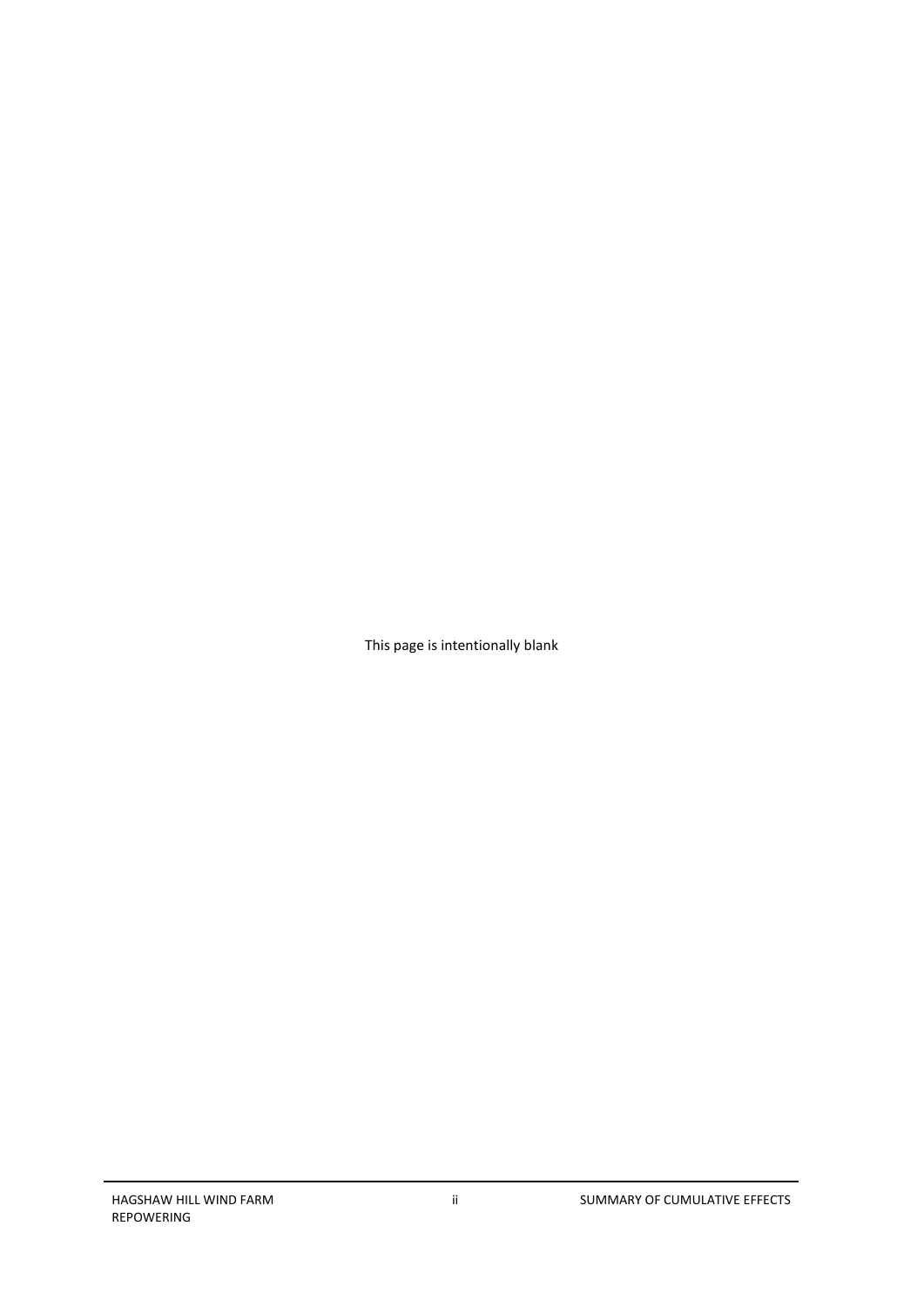## 16 Summary of Cumulative Effects

### <span id="page-2-0"></span>16.1 Introduction

- 16.1.1 Schedule 4(5) of *The Electricity Works (Environmental Impact Assessment) (Scotland) Regulations 2017* states the need for cumulative impacts to be considered at a project level. Cumulative impacts are those new impacts, or enhancements of existing impacts, that occur only because of the interaction of the construction and operation of the Proposed Development with other developments, in particular wind energy developments, or from the interaction of different aspects of the Proposed Development.
- 16.1.2 Consideration has been given to the potential for cumulative effects to arise from the interaction of the Proposed Development with other wind energy developments within up to 35 km of the site that were either operational, consented and/or under construction, or were in planning either with an application that was not yet determined or subject to an appeal, as at 31 July 2018. Given their proximity to the Proposed Development site, consideration has also been given to the potential for cumulative effects with two projects that are at the scoping stage, namely the proposed Douglas West Extension and a revised scheme for the Cumberhead Wind Farm. Table 3.1 in Chapter 3 lists the wind energy developments within 5 km of the Proposed Development site which are also shown on Figure 1.3. These are the principal projects which were considered to have the potential to give rise to cumulative effects.
- 16.1.3 The following sections provide a summary of the potential cumulative effects already described in detail within each of the technical chapters (Chapters 6 to 15).

## <span id="page-2-1"></span>16.2 Cumulative Effects

#### *Landscape and Visual*

- 16.2.1 For the cumulative landscape and visual assessment, wind energy developments that are at scoping or at the pre-planning stage have not been considered due to the uncertainty that these schemes will come forward as a full application and the lack of adequate information about project details. This is in accordance with the approach advocated in GLVIA3<sup>[1](#page-2-2)</sup>. The exceptions to this are the proposed Douglas West Wind Farm Extension, which is also proposed by the same group of companies to which the Applicant belongs and is located adjacent to the north-east of the site, and the proposed Cumberhead Wind Farm Revised Scheme which is located adjacent to the north-west of the site.
- 16.2.2 The purpose of the cumulative impact assessment section of Chapter 6 has been to consider the additional effects that might arise as a result of the Proposed Development in combination with other operational, consented and in planning (awaiting determination) schemes (assuming they all became operational). The effects of developing the Proposed Development in combination with other operational wind farms was covered in the main body of the assessment in Chapter 6, in line with GLVIA3 (refer to Chapter 6 for full details). The baseline in the cumulative impact assessment in Chapter 6 was therefore extended to consider other schemes that are not yet present in the landscape but are at various stages in the planning process. Accordingly, three separate scenarios

<span id="page-2-2"></span><sup>&</sup>lt;sup>1</sup> The Guidelines for Landscape and Visual Impact Assessment, 3rd Edition (GLVIA3). Landscape Institute and the Institute for Environmental Management and Assessment, 2013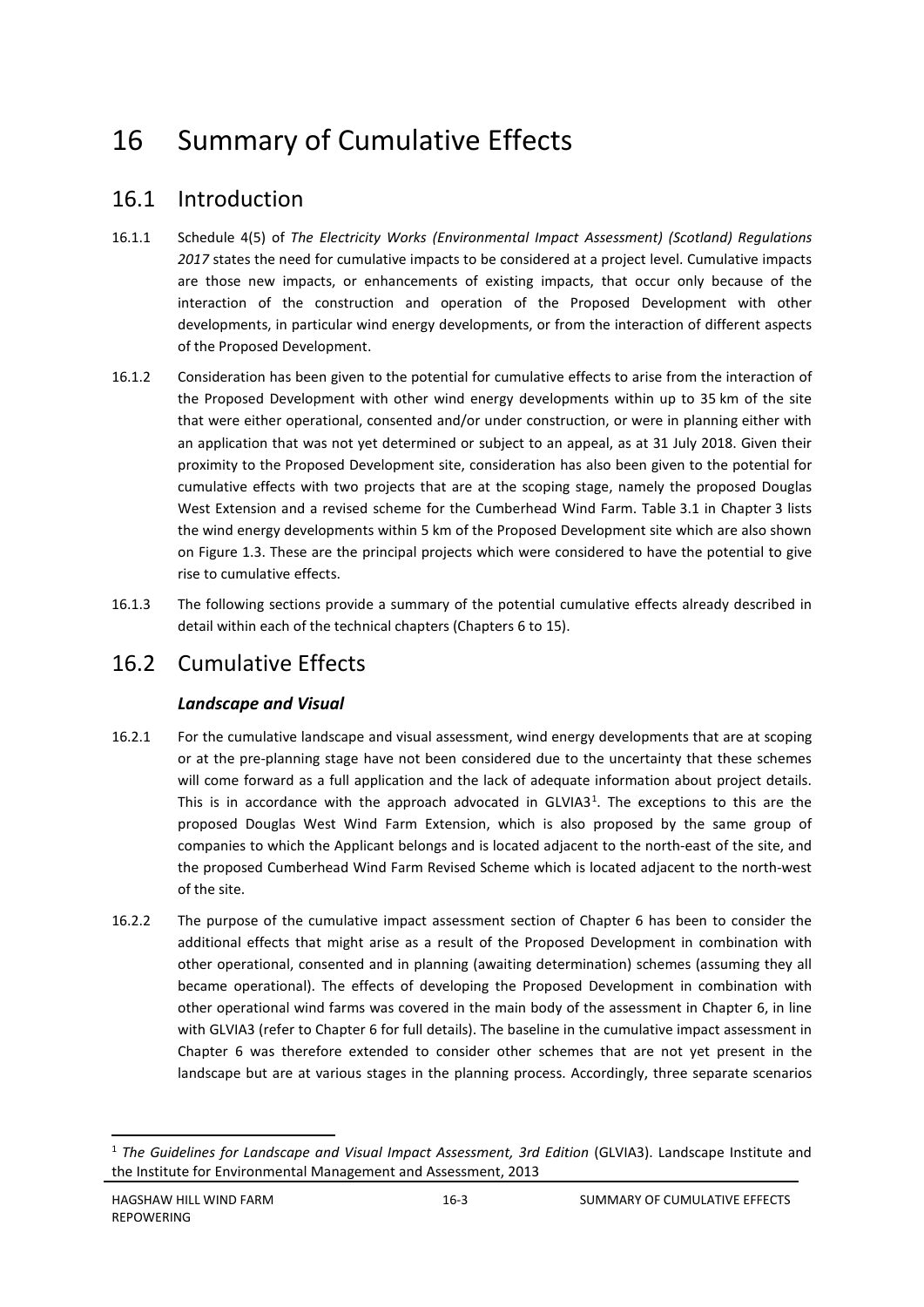were considered which reflect the different degrees of certainty that these schemes will be constructed:

- Scenario 1 assumes that other consented (but as yet unbuilt) wind farms are operational;
- Scenario 2 extends this further to assume that all schemes in planning are also operational; and
- Scenario 3 also includes a consideration of the proposed Douglas West Wind Farm Extension and the revised Cumberhead Wind Farm proposal which are at scoping stage.
- 16.2.3 In this first cumulative scenario the character of the landscape context within which the Proposed Development is located would be markedly different. With reference to the typologies referred to in the SLLCSWE, these schemes collectively create a 'wind turbine landscape' which would extend over the two character types within which the Proposed Development is located and others in the locality of the site. In this context, the introduction of the Proposed Development would not alter the defining characteristics of the character types in the local area, but would instead reinforce the existing characteristics of the baseline landscape.
- 16.2.4 It is acknowledged that wherever more than one wind farm is present in the landscape there will be a greater overall or combined effect on landscape character than if just one wind farm was visible in the landscape. Likewise, it is acknowledged that the more wind turbines that are constructed in any given landscape, the greater will be the magnitude of overall (or combined) change to the landscape character that prevailed prior to the introduction of the first turbines. However, it is also noted that in any given landscape where turbines are already present the additional effect on landscape character of introducing further turbines may not be as significant as the initial introduction of turbines. Furthermore, in general, the greater the number of turbines in the baseline landscape the less significant the addition of further turbines may be in landscape character terms as the landscape will be more heavily characterised by turbines in the baseline situation.
- 16.2.5 Taking this into account it is considered that in the first cumulative scenario, the effect of introducing the Proposed Development on the landscape character of a local area in which the Douglas West Wind Farm, Dalquhandy Wind Farm, Poniel turbines, and Cumberhead Wind Farm were already present, alongside the other existing operational wind farms, would be less significant than previously assessed in the main LVIA. The combined effect on the local landscape would be significant but this level of significance would occur in any event in the absence of the Proposed Development.
- 16.2.6 Similar observations can be made about most of the surrounding LCTs, however in some cases the addition of the additional consented schemes to the baseline would serve to reduce the level of effect to such a degree that it would become non-significant. This would be the case for the section of LCT 8 between 3 and 4 km from the site; the area of LCT 5 up to 7 km to the north of the site; and areas of LCT 7 between 2.5 and 6 km to the south of the site. In each of the LCTs considered, where the overall combined effect would be greater and significant, this level of significance would generally occur in any event in the absence of the Proposed Development.
- 16.2.7 Within the lower lying land of the Douglas Valley SLA, the Proposed Development would be visible alongside the existing Hagshaw Hill Extension and Hazelside Farm turbines and the consented Douglas West Wind Farm and Poniel turbines. However, wind energy development beyond the lower sections of the valley would not become the single most dominant characteristic of the landscape. The topography, vegetation and watercourse would prevail as the defining characteristics of this area. The introduction of the Proposed Development would be significant, as would the combined effect, but there would already be a significant effect on the character of this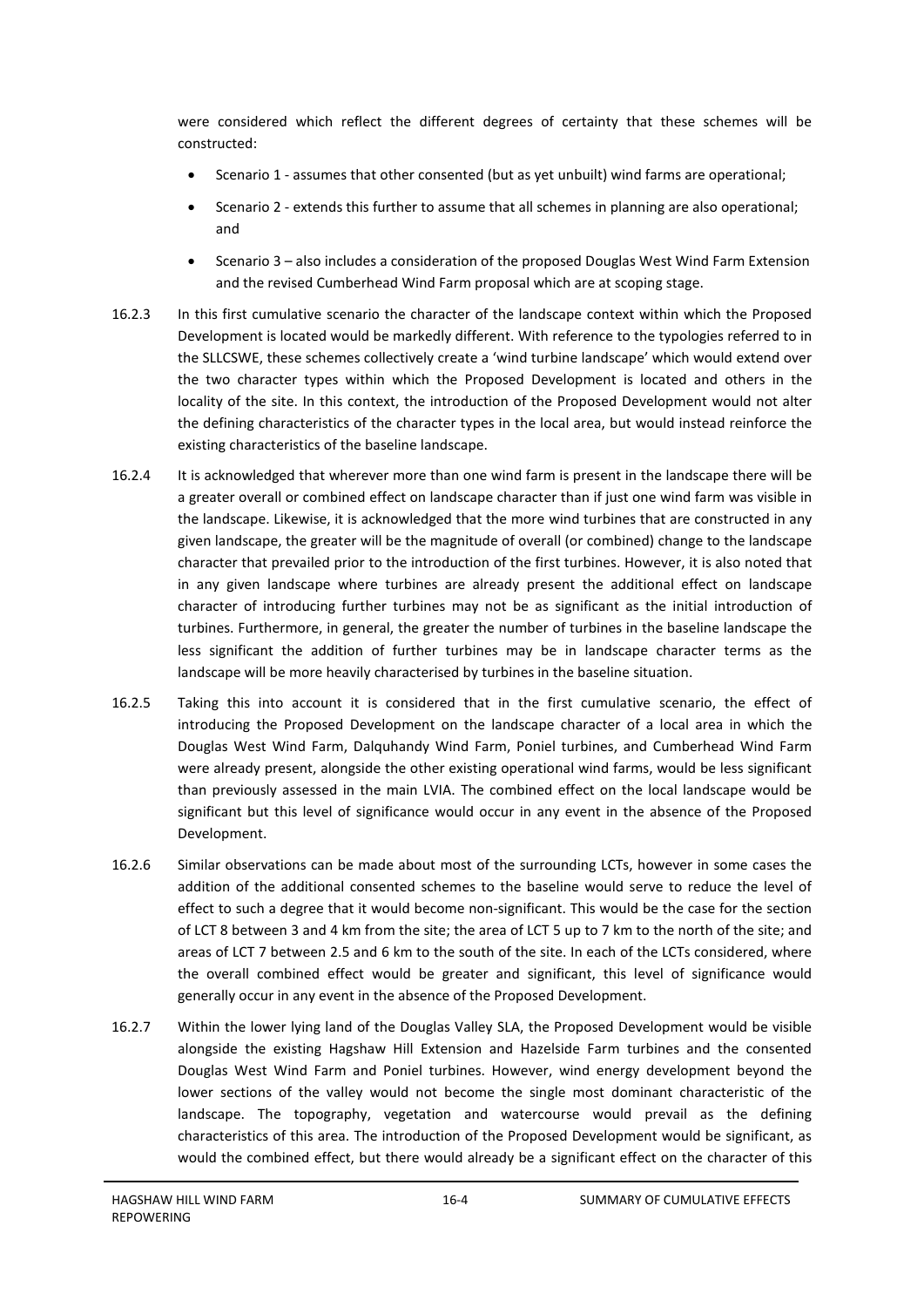area as a result of the already consented and constructed developments. The introduction of the Proposed Development would not increase the level of cumulative effect of wind farm development such that the combined effect crosses the threshold of the whole SLA becoming part of the wind farm landscape.

- 16.2.8 In terms of cumulative visual effects in cumulative scenario 1, it is noted that the Proposed Development turbines would, from the vast majority of locations, be visible in combination with and appear as in the middle of the wider wind farm landscape which would include the consented Douglas West Wind Farm, Dalquhandy Wind Farm and Cumberhead Wind Farm, in addition to the existing operational wind farms of Hagshaw Hill Extension, Galawhistle Wind Farm, Hazelside Farm and Nutberry Wind Farm. Together these schemes would form a concentration of turbines extending from the rolling moorland down into the foothills bordering the farmland to the east. Furthermore, from most locations the proposed turbines would be visible either in combination with or in succession with the consented Poniel turbines and, also to the north of the Proposed Development, either in combination with or in succession with the scattered existing and consented medium to large scale individual turbines in the farmland along the M74 corridor (including Auchren Farm, Broken Cross Small, JJ Farm, M74 Eco-Park, Nether Fauldhouse, Letham Farm, Low Whiteside Farm and Yonderton Farm).
- 16.2.9 In general, where visible, the Proposed Development would reinforce the presence of turbines in views rather than introduce turbines into any views which are currently unaffected by turbines.
- 16.2.10 Measured against this baseline in cumulative scenario 1, whilst the overall combined impact might be greater, the additional effects arising as a result of introducing the Proposed Development would typically be less significant than reported earlier in the main assessment of Chapter 6. Indeed, the significant effects identified in the main assessment for the areas around Coalburn and Braehead; the eastern part of Douglas; the farmsteads and dwellings scattered along the eastern side of Bellfield Road; and properties in and around Lesmahagow, Brocketsbrae, Hawksland, Douglas Water and Rigside; would reduce to a non-significant level.
- 16.2.11 With regard to viewpoints in the wider landscape, the identified significant effect on visual receptors at viewpoints 4 (B7078 south of Lesmahagow), 5 (A70 Rigside) and 13 (Auchensaugh Hill) would also reduce to a non-significant level once the revised baseline including the consented schemes is considered.
- 16.2.12 It is recognised that there would be a significant cumulative effect in relation to a small number of properties as a result of the Douglas West Wind Farm and the Proposed Development being constructed in conjunction, however the overall effect would not be overbearing such as to render the properties an unattractive place to live.
- 16.2.13 It is recognised that there would be some sequential cumulative effects along the M74, A70, B7078 and NCN 74. However, in the context of the already consented and operational wind farms in this landscape, the additional effect of introducing the Proposed Development would not be significant. The overall effect on short stretches of these routes is likely to be significant but this effect would occur in any case in the absence of the proposed turbines.
- 16.2.14 It is noted that whilst the effects are considered to be long term, they are not ultimately permanent and upon decommissioning the Proposed Development the effects are almost entirely reversible. Therefore, there would be no permanent or irreversible effects on landscape character or visual amenity and these residual effects would not be significant.
- 16.2.15 Given the relatively high number of operational and consented schemes considered in cumulative scenario 1, the change to the baseline brought about by the other schemes in planning in scenario 2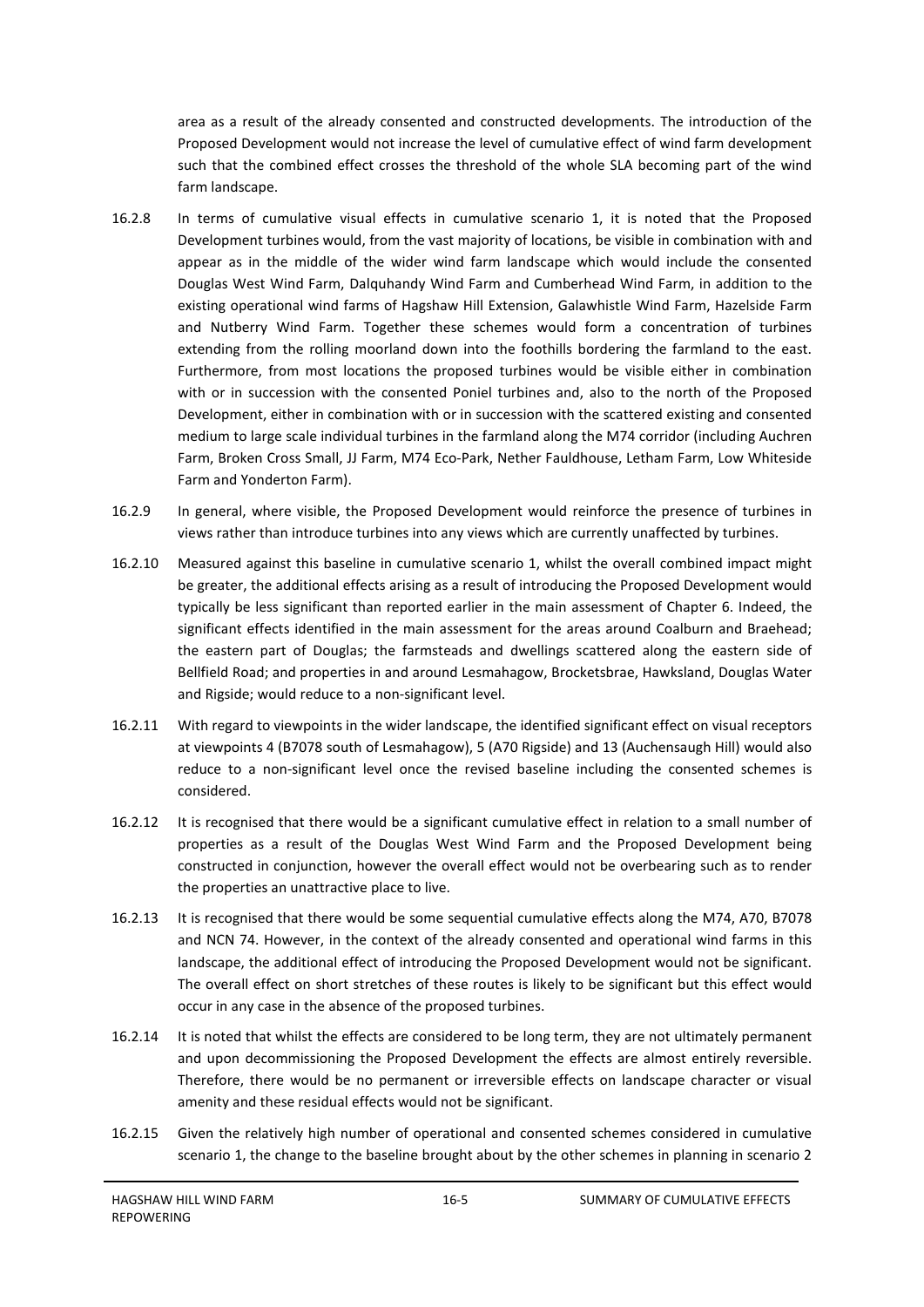would be minimal. Therefore, it is not considered that the cumulative effects would be discernibly greater in cumulative scenario 2 than in scenario 1 and no additional significant cumulative effects on are predicted.

- 16.2.16 It is noted that localised significant effects on landscape character and visual amenity are inevitable as a result of commercial wind energy development anywhere in the UK. Whilst the LVIA identified some significant landscape and visual effects it is considered that the landscape has the capacity to accommodate the effects identified, particularly when the consented but as yet unbuilt wind farms are taken into account in the baseline.
- 16.2.17 Scenario 3 considers the proposed Douglas West Wind Farm Extension and revised Cumberhead Wind Farm proposals alongside the other consented and proposed schemes considered in scenarios 1 and 2. Both the Douglas West Wind Farm Extension and the revised Cumberhead Wind Farm, would be located within the heart of the cluster of developments that are either already operational or consented in the vicinity of the site. The effect of this would be to further reinforce the scale and nature of the existing wind farm landscape in this part of South Lanarkshire that already exists to a degree and would be greatly expanded following the introduction of the consented schemes considered previously in scenario 1.
- 16.2.18 The recent consents for other commercial scale wind farms, such as, Douglas West Wind Farm, Dalquhandy Wind Farm, Cumberhead Wind Farm and the Poniel turbines, are particularly relevant as once built they will serve to reinforce the wind farm landscape across the locality of the site. In the context of these consented turbines the Proposed Development will sit in the middle of an area already surrounded by large scale wind turbines and in this regard, would not appear incongruous with the pattern and distribution of existing wind turbines in this area.

#### *Ecology*

16.2.19 It is not considered likely that any significant cumulative effects will arise as a result of the Proposed Development due to the negligible/minor scale and nature of the predicted effects for the Proposed Development, the application of appropriate mitigation measures, and small geographical range of the species assessed.

#### *Ornithology*

16.2.20 A detailed and quantitative assessment was undertaken in regard to collision risk for Valued Ornithological Receptors (VORs) at the site, with cumulative assessment having been undertaken on populations of curlew. The assessment concludes a minor adverse effect, considered not significant within the context of the EIA regulations.

#### *Noise*

- 16.2.21 Initially, a broad-brush approach to the recommendations of the IOA Good Practice Guide was undertaken for the cumulative assessment in which no allowance is made for directivity, and every turbine was treated as if it were directly upwind of the receptor at a single point in time. This approach exaggerates the cumulative noise effects, because there are no receptor locations that can ever simultaneously fall downwind of every cumulative wind energy development in the locality. Nevertheless, the proposed noise limits for the Proposed Development were shown be met under these circumstances at all of the receptor locations except Monksfoot and its immediate neighbours.
- 16.2.22 The properties at Monksfoot, The Shieling and Inches Cottage lie quite close to one another and similar cumulative noise immission levels can be expected at all three locations. Inspection of the map shows that the wind farms likely to have the greatest effect on the noise levels there are the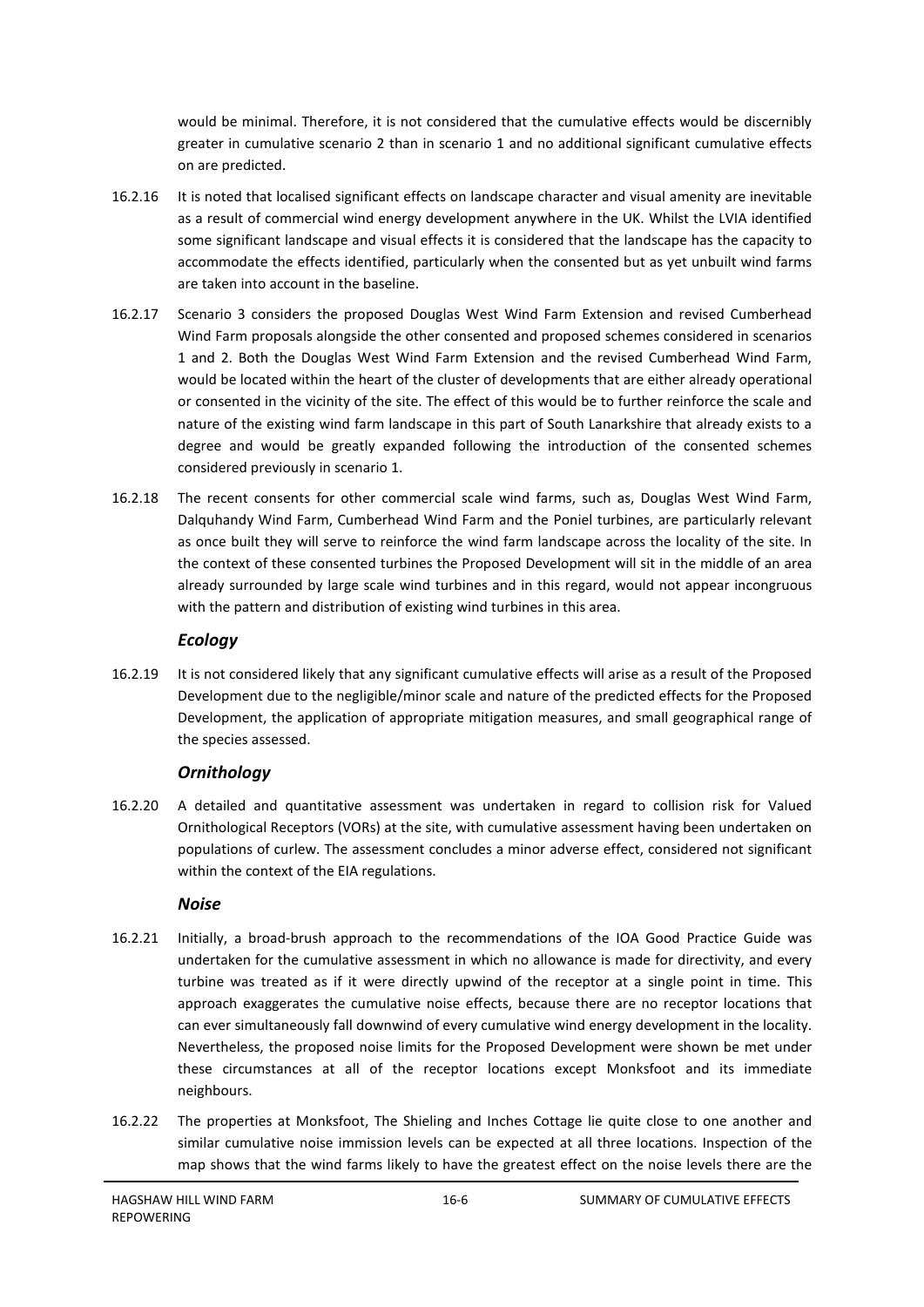Proposed Development, Hagshaw Hill Extension, Galawhistle and Douglas West to the north, and Andershaw and Middle Muir to the south-east. There is no wind direction in which all these turbines will be substantially upwind of the receptor location at a single point in time, and this factor alone means that the cumulative noise immission levels will be 2 dB lower than the theoretical worst-case scenario explained above.

- 16.2.23 Moreover, no screening of individual turbines by landform has been taken into account, whereas any turbine not visible from the location in question will contribute noise levels at least 2 dB lower than the unscreened case assumed in the model. It is therefore concluded that the appropriate noise limits will be met by the cumulative case, and the assumed noise immission 'budget' in the area will not be exceeded by the Proposed Development.
- 16.2.24 The cumulative effects on noise are therefore considered to be not significant.

#### *Historic Environment*

- 16.2.25 Local cumulative wind farm developments are predominantly clustered around the Proposed Development, with only the area to the south and south-east being free of adjacent operational, approved, planned turbines or developments in scoping.
- 16.2.26 The addition of the Proposed Development to the local wind farm cluster has the potential to have a cumulative effect upon the setting of heritage assets which share intervisibility with the site. However, it is notable that the location within the existing wind farm cluster means that it is unlikely this will be seen as a new, separate turbine cluster from the identified heritage assets. While the height and elevation of the turbines may make these more prominent from certain vantage points, they will be seen as part of an existing turbine array alongside neighbouring developments rather than a collection of independent and visually separate wind farms.
- 16.2.27 Seven key heritage assets have been identified in the wider landscape for which cumulative wireframes have been produced which has shown that the cumulative effects of the Proposed Development can be considered negligible and not significant.

#### *Hydrology, Hydrogeology and Geology*

- 16.2.28 The assessment concluded that there will be no significant effects on geological resources associated with the Proposed Development. As such, no significant cumulative effects on geological resources associated with the Proposed Development, in combination with other similar local developments currently operational, consented or in planning, are predicted.
- 16.2.29 In terms of hydrology and hydrogeology, a number of operational and proposed wind energy projects in the vicinity lie partially within the catchments of the Poniel Water and/or Douglas Water.
- 16.2.30 A proportion of the drainage from these wind farms are also likely to drain into the Poniel Water and Douglas Water, although flows are likely to be distributed to other watercourses as well. All of these wind farms either have or will be required to prepare their own drainage strategies to protect all receiving watercourses from pollution and increased runoff. Therefore, with no or negligible predicted residual effects on the Poniel Water and Douglas Water from the Proposed Development, it is considered that the combined effect on hydrology will be negligible and no additional mitigation measures over and above those committed to in Chapter 11 are considered necessary to address potential cumulative effects on hydrology or hydrogeology.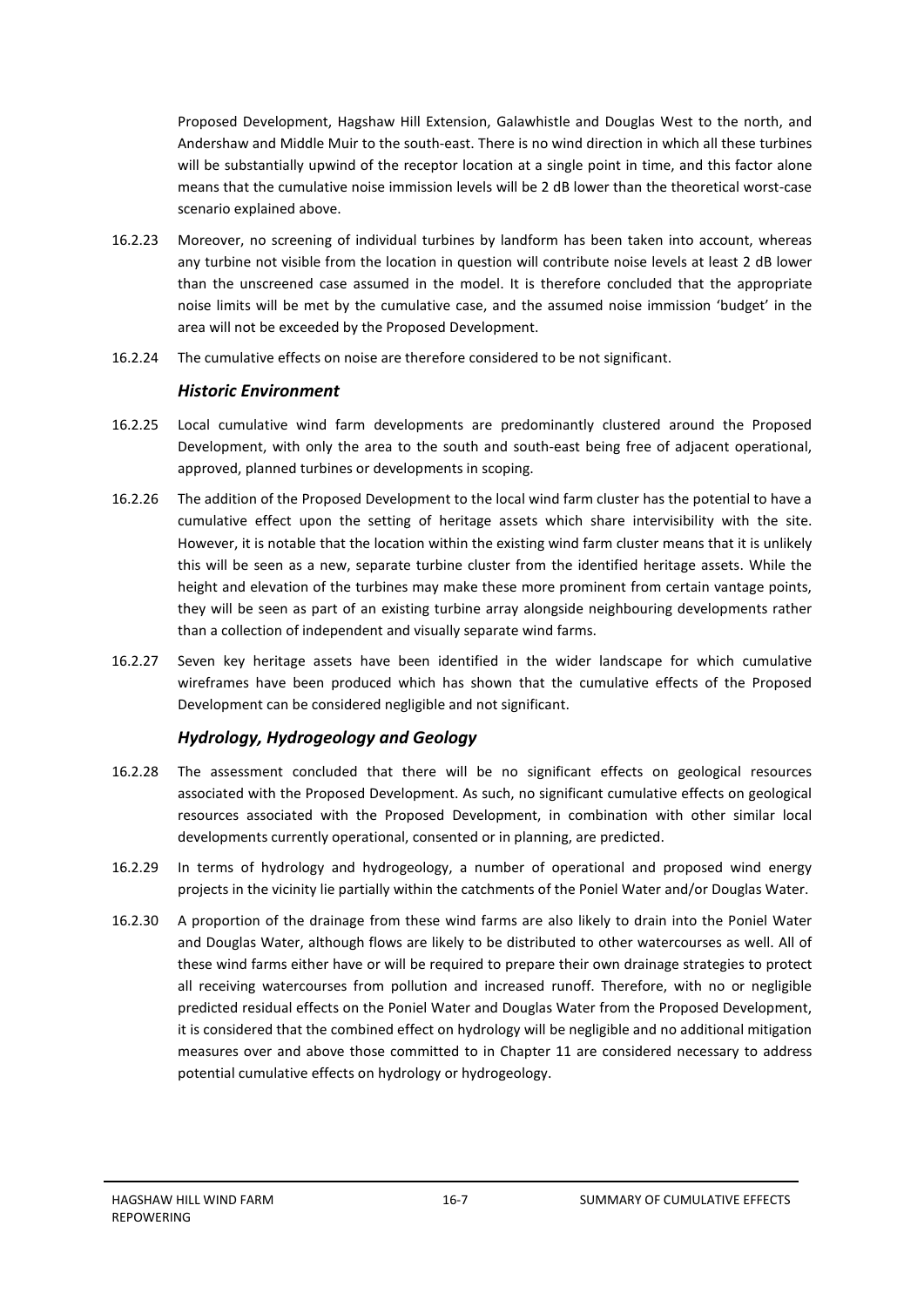#### *Traffic and Transport*

16.2.31 Potential cumulative effects could arise from the traffic generated by the Proposed Development and other consented developments. However, the traffic estimated to be generated by the Proposed Development is relatively small compared to that estimated to be generated by the consented developments. Furthermore, the traffic generated during the construction of the Proposed Development is expected to last for only around 24 months after which the Proposed Development will be operational and traffic volumes will reduce. The cumulative effects arising from the Proposed Development and the other consented developments in the locality is considered to be negligible.

#### *Socio-Economics, Tourism and Recreation*

- 16.2.32 There are three main ways in which the Proposed Development could contribute to cumulative socio-economic effects. Two of these could result in beneficial cumulative effects and the other could result in an adverse cumulative effect.
- 16.2.33 Adverse cumulative effects on tourism, recreation and socio-economics could occur if the Proposed Development was expected to have a significant cumulative visual impact on important tourism receptors. The cumulative visual impact of the Proposed Development is assessed in Chapter 6, Landscape and Visual. It is however, important to note that even if such effects were to occur, they would not necessarily be significant. This is because landscape is likely to be a somewhat less important driver of tourism in South Lanarkshire than it is for other parts of Scotland.
- 16.2.34 The Proposed Development also has the potential to generate beneficial cumulative impacts if it were to help encourage the development of a significant local renewable energy supply chain. Initial investigations undertaken by the Applicant have identified a number of potential suppliers in the local area so there is some evidence that this effect may already be occurring.
- 16.2.35 The development of a strong local supply chain would help to increase the economic benefits of the Proposed Development and similar projects in the local area, which could help to increase the magnitude of the long-term beneficial economic effects considered in Chapter 13. The Applicant's stated preference for securing supplies locally where possible should help to support this.
- 16.2.36 Additionally, if additional community benefit and shared ownership income was secured from other similar developments in the area this would enable the local community to leverage more funding and investment into the area. Physical wind farm infrastructure such as roads could also become part of the network of access paths around Junction 11 off the M74, attracting more people to the area and supporting the local community's aspirations to develop an Adventure Tourism destination.

#### *Aviation, Radar and Telecommunications*

16.2.37 It is considered that as none of the consented wind farm developments in the local area have significant residual effects on aviation, radar or telecommunication interests, following the implementation of the mitigation measures set out in Chapter 14, that there will be no significant cumulative effects on aviation, radar or telecommunication interests.

#### *Shadow Flicker*

16.2.38 As there are no inhabited receptors within the study area for Shadow Flicker, it can be concluded that there will be no shadow flicker effects arising from the Proposed Development.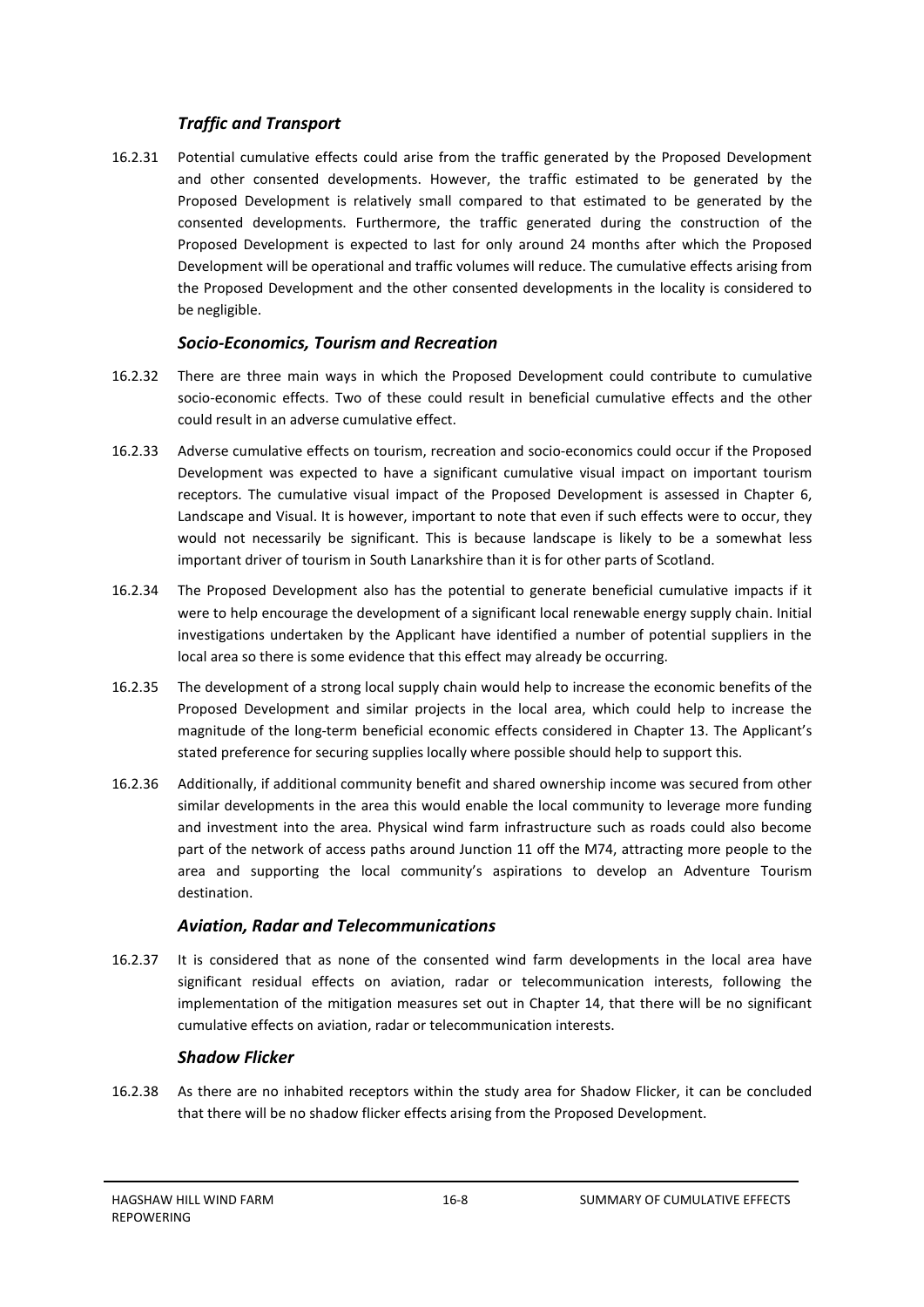## <span id="page-8-0"></span>16.3 Conclusions

- 16.3.1 All the technical assessments, with the exception of landscape and visual, conclude no significant cumulative effects as a result of the Proposed Development.
- 16.3.2 The landscape and visual cumulative assessment concluded that, in general, where visible, the proposed turbines would reinforce the presence of turbines in views rather than introduce turbines into any views which are currently unaffected by turbines. For the most part, the additional effect of introducing the Proposed Development would not be significant. Where combined effects would be significant, this level of significance would in most cases occur in any event in the absence of the Proposed Development.